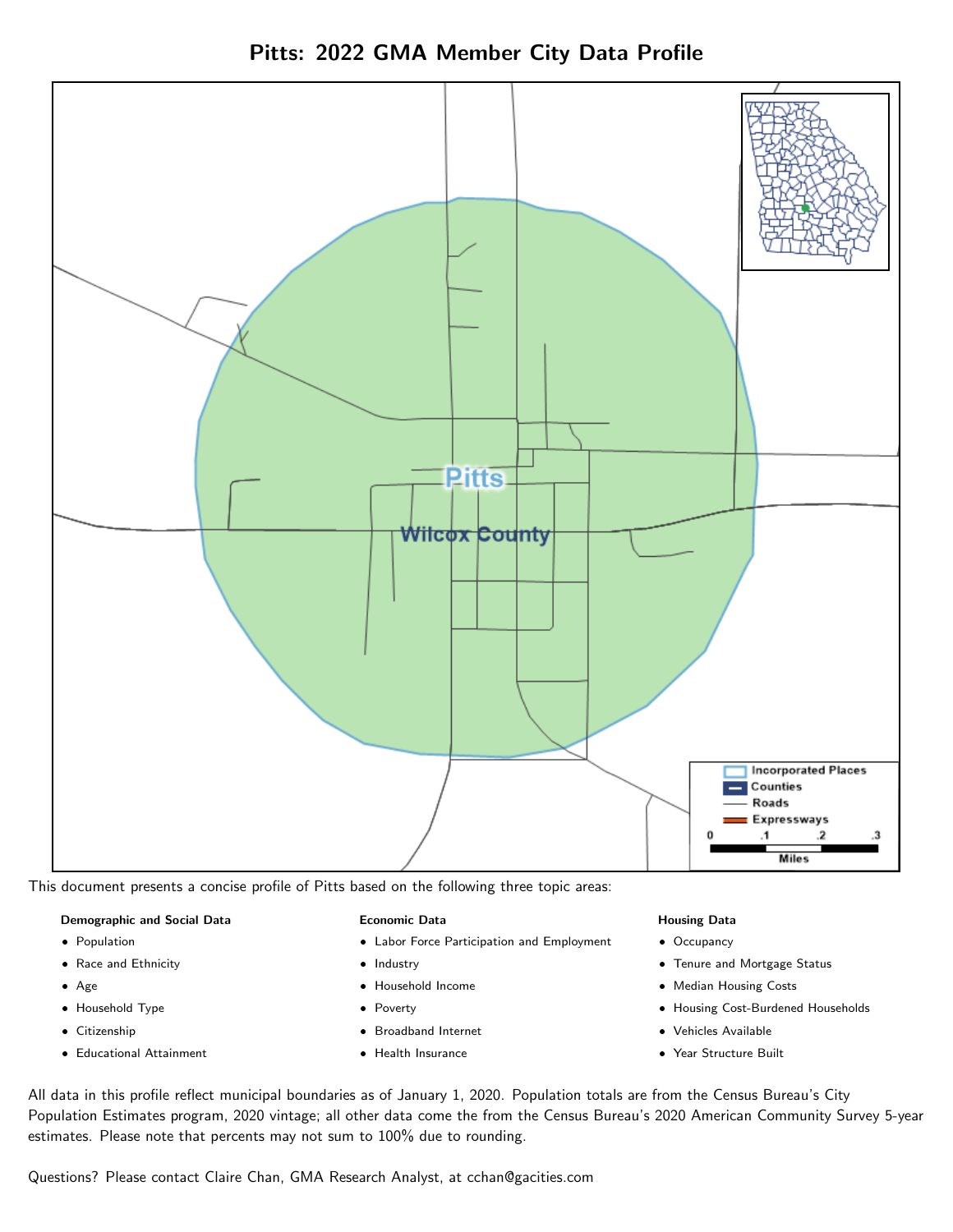# Pitts: Demographic and Social





Age Male **Female** 85 and over 80-84 75-79 70-74 65-69 60-64 55-59 50-54 45-49 40-44 35-39 30-34 25-29 20-24 15-19 10-14 5-9 Under 5

0% 5% 10% 15%

Source: American Community Survey, 2020 5-year estimates, table B01001 Source: American Community Survey, 2020 5-year estimates, table B11001

15% 10% 5%

# **Citizenship**

| <b>Native Born</b><br>100% |  |
|----------------------------|--|

Source: American Community Survey, 2020 5-year estimates, table B05002 Source: American Community Survey, 2020 5-year estimates, table B15002

## Race and Ethnicity



## Household Type



## Educational Attainment



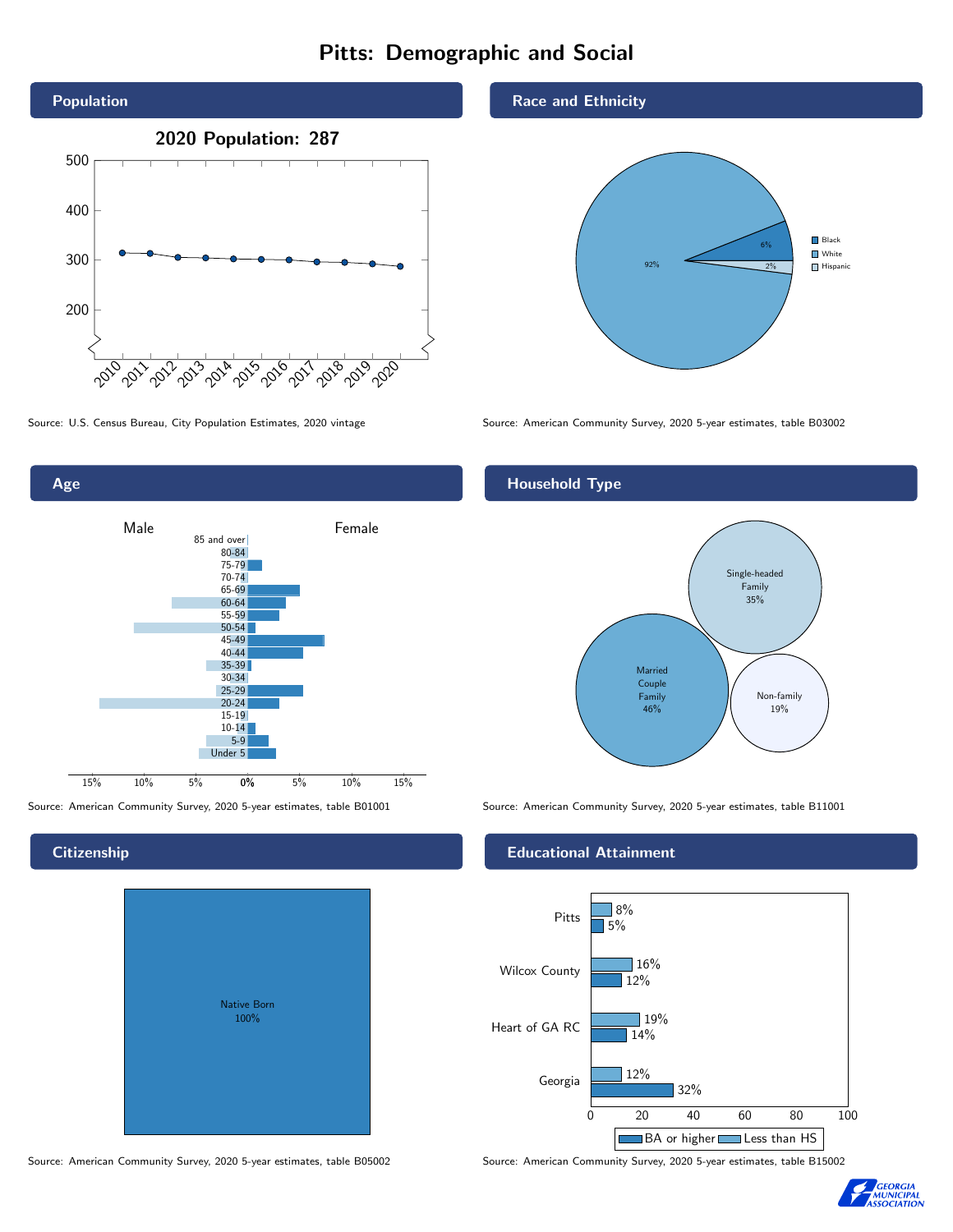# Pitts: Economic







Source: American Community Survey, 2020 5-year estimates, table B23001 Note: Unemployment rate is based upon the civilian labor force.

Industry

| Agriculture, forestry, fishing and hunting, and mining      |       |
|-------------------------------------------------------------|-------|
| Construction                                                |       |
| Manufacturing                                               |       |
| <b>Wholesale Trade</b>                                      | $0\%$ |
| Retail Trade                                                | 9%    |
| Transportation and warehousing, and utilities               |       |
| Information                                                 |       |
| Finance and insurance, real estate, rental, leasing         |       |
| Professional, scientific, mgt, administrative, waste mgt    |       |
| Educational services, and health care and social assistance |       |
| Arts, entertainment, recreation, accommodation, food        |       |
| service                                                     |       |
| Other services, except public administration                |       |
| Public administration                                       |       |

Source: American Community Survey, 2020 5-year estimates, table C24030



Source: American Community Survey, 2020 5-year estimates, tables B19013 and B19025 Source: American Community Survey, 2020 5-year estimates, table B17010

Broadband Internet No 39% Yes 61%

Source: American Community Survey, 2020 5-year estimates, table B28002 Source: American Community Survey, 2020 5-year estimates, table B18135

# **Health Insurance**